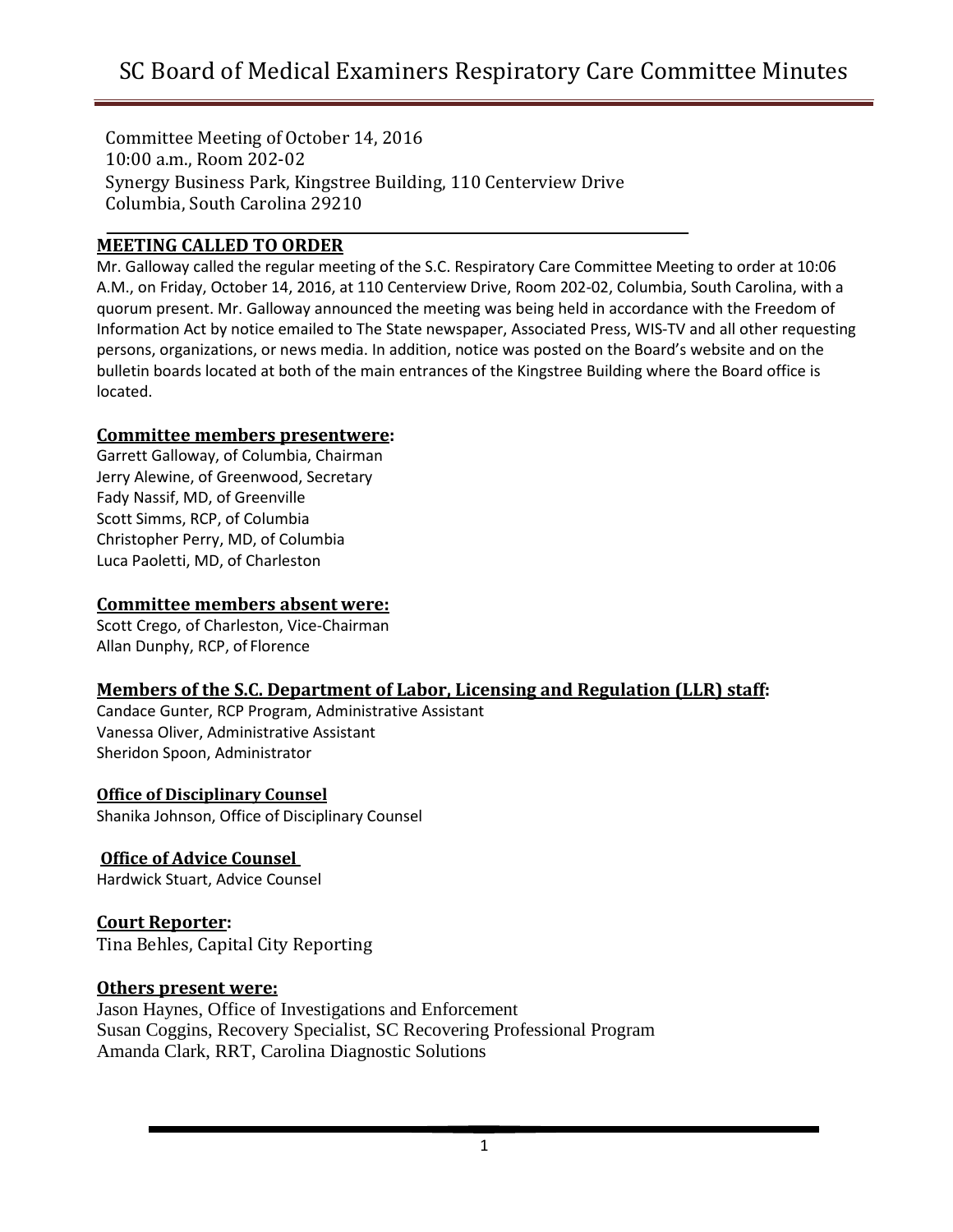#### **REVIEW/APPROVAL OF MINUTES**

Scott Sims made a motion to approve the April 22, 2016 and July 22, 2016 minutes and seconded by Jerry Alewine. All in favor. Motion carries.

# **DISCLIPLINARY HEARING and APPLICATION HEARINGS**

A motion was made and passed for the Committee to go into closed session for a disciplinary hearing. After the hearing, the Committee went into executive session. No votes were made or actions taken while the Committee was in executive session. A motion was made and passed to return to Public Session and the Committee voted on the following sanctions after the Order Hearing:

# **CASE #2015-90**

MOTION- THE COMMITTEE'S FINDING AND RECOMMENDATION TO THE BOARD IS THE LICENSEE IS UNFIT TO PRACTICE RESPIRATORY CARE. THE COMMITTEE RECOMMENDS REVOCATION OF THE LICENSE AND ASSESSMENT OF THE COSTS OF INVESTIGATION TO THE RESPONDENT.

# **TONJA TURNER, RCP 5703 TL**

MOTION- ALLOW MS. TURNER TO PROCEED WITH PERMANENT LICENSURE. MR. ALEWINE. SECOND DR. PAOLETTI. MOTION CARRIES.

#### **ETHEL BAKAZAN, RCP 5728 TL**

MOTION- ALLOW MS. BAKAZAN TO PROCEED WITH PERMANENT LICENSURE. MR. SIMS. SECOND MR. ALEWINE. MOTION CARRIES.

# **DOMINICK PIERALLINI, APPLICANT FOR LICENSURE**

MOTION- ALLOW MR. PIERALLINI TO PROCEED WITH LICENSURE WITHOUT CONDITION. MR. ALEWINE. SECOND DR. NASSIF. MOTION CARRIES.

# **PULMONARY FUNCTION TESTING**

There was a brief discussion concerning committee recommendations for non-RCPs performing spirometry and other PFTs. Amanda Clark, RRT, Carolina Diagnostic Solutions was present for this discussion. Mr. Galloway stated there need to be some formal training in place, particularly in relation to spirometry.

In the absence of Mr. Dunphy, a motion was made to move this discussion to the next meeting, scheduled for January 20, 2017 to include Mr. Dunphy, LouAnn Wagner and Selma Watson.

#### **APPLICATION REVIEW**

- 1. Review and approval of applicants with "**YES**"answers
- 2. Approval of temporary to permanent licenses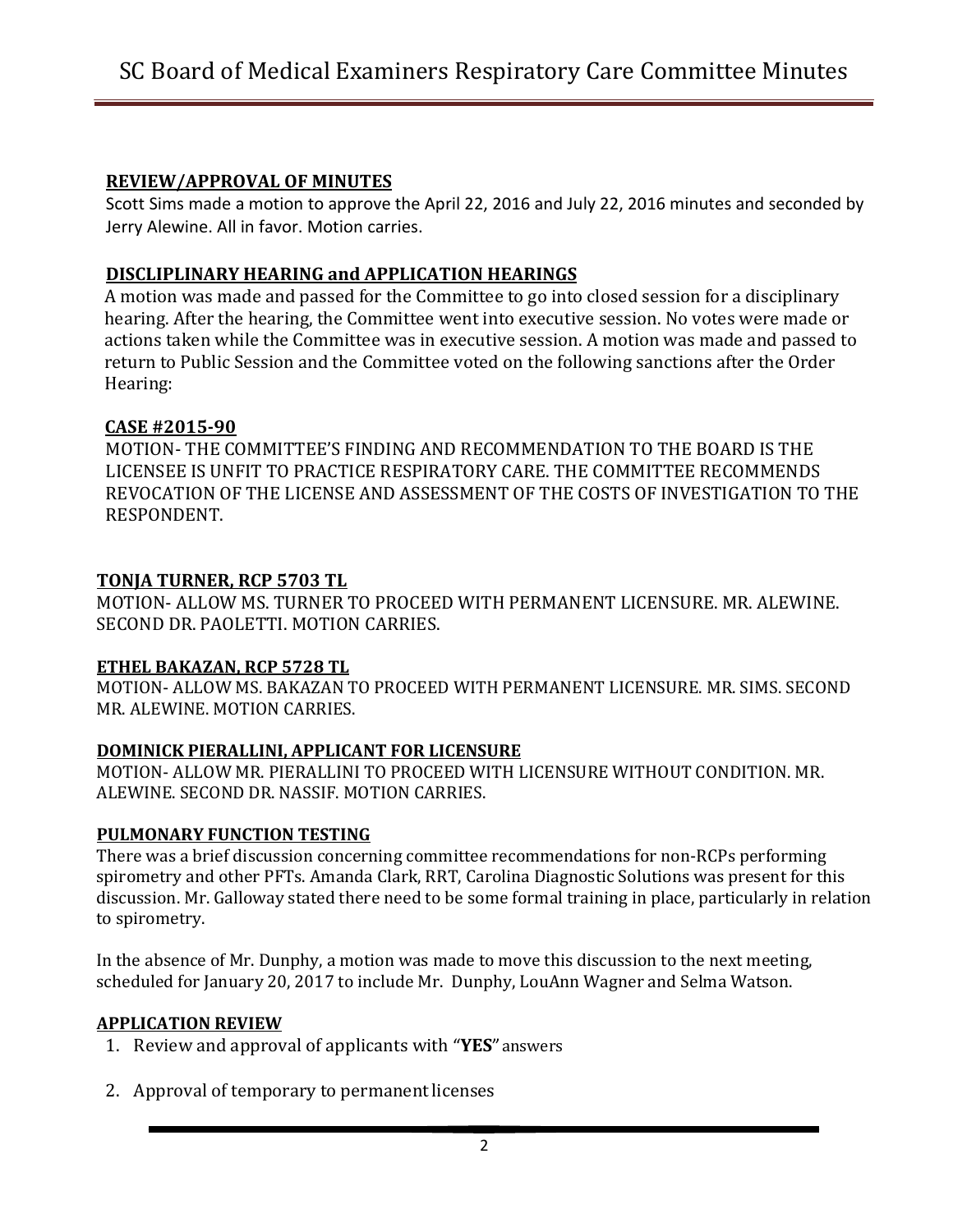| Name                                      | <b>Credential</b><br><b>Number</b> | <b>Expiration</b><br>Date | <b>City</b>                    | <b>State</b> |
|-------------------------------------------|------------------------------------|---------------------------|--------------------------------|--------------|
| <b>OCTAVIA Y CARTER</b>                   | <b>RCP.5854</b>                    | 11/13/2016                | <b>SYLVANIA</b>                | <b>GA</b>    |
| <b>ETHEL</b><br><b>DANIELLE</b>           | <b>RCP.5728</b>                    | 8/31/2016                 | <b>DILLON</b>                  | <b>SC</b>    |
| <b>CARLA BRANTLEY</b>                     | <b>RCP.5830</b>                    | 8/31/2016                 | <b>BLUFFTON</b>                | <b>SC</b>    |
| <b>ERIN RENE BLAIR</b>                    | RCP.5871                           | 11/30/2016                | <b>NORTH</b><br><b>AUGUSTA</b> | SC           |
| <b>BRIAN EMIL BLOCK</b>                   | <b>RCP.5883</b>                    | 11/30/2016                | <b>CHARLOTTE</b>               | <b>NC</b>    |
| <b>IRINA BUTUZOVA</b>                     | RCP.5859                           | 11/30/2016                | <b>CHARLESTON</b>              | SC           |
| TINA LOU CRONIN                           | RCP.5839                           | 11/30/2016                | <b>ROANOKE</b>                 | <b>VA</b>    |
| ANNJEANETTE<br><b>LORAINE DAY</b>         | RCP.5887                           | 11/30/2016                | <b>BEAVERTON</b>               | MI           |
| <b>CHRISTINE LEE</b><br><b>DOMBROWSKI</b> | RCP.5884                           | 11/30/2016                | <b>SPARTANBURG</b>             | <b>SC</b>    |
| <b>TIFFANI AILEEN KHALIL</b><br>FARL      | RCP.5852                           | 11/30/2016                | <b>WOODBRIDGE</b>              | <b>VA</b>    |
| TIMOTHY D ELMER                           | RCP.5846                           | 11/30/2016                | <b>SUMMERVILLE</b>             | SC           |
| <b>JENNIFER L. EYER</b>                   | RCP.5847                           | 11/30/2016                | <b>ELLABELL</b>                | GA           |
| <b>SCOTT FETCHEN</b>                      | RCP.5858                           | 11/30/2016                | <b>SUMMERVILLE</b>             | <b>SC</b>    |
| <b>LEANNE NICOLE</b><br><b>FISCHER</b>    | <b>RCP.5841</b>                    | 11/30/2016                | <b>CHARLOTTE</b>               | <b>NC</b>    |
| JOHNATHAN DAVID<br><b>FOGLE</b>           | RCP.5870                           | 11/30/2016                | <b>CONCORD</b>                 | <b>NC</b>    |
| <b>MARIA LYNN</b><br><b>FORRESTER</b>     | RCP.5853                           | 11/30/2016                | <b>GREER</b>                   | SC           |
| SARAH ELIZABETH<br><b>GROSBECK</b>        | RCP.5855                           | 11/30/2016                | <b>MONCKS</b><br><b>CORNER</b> | <b>SC</b>    |
| REBECCA ANNE HALL                         | RCP.5867                           | 11/30/2016                | <b>SUMMERVILLE</b>             | SC           |
| <b>KEVIN DOUGLAS</b><br><b>HEATON</b>     | RCP.5868                           | 11/30/2016                | <b>CLARKESVILLE</b>            | GA           |
| RACHEL ELIZABETH<br><b>HERMAN</b>         | RCP.5885                           | 11/30/2016                | <b>GREER</b>                   | SC           |
| <b>BAILEY LEEANN HILL</b>                 | RCP.5869                           | 11/30/2016                | <b>DRAYTON</b>                 | <b>SC</b>    |
| <b>TRACI LYNN HOEHN</b>                   | RCP.5835                           | 11/30/2016                | MT PLEASANT                    | SC           |
| SABRINA RABON<br><b>HUBBARD</b>           | RCP.5893                           | 11/30/2016                | <b>BLYTHEWOOD</b>              | <b>SC</b>    |
| <b>MALIA DAWN</b><br><b>JEFFREYS</b>      | RCP.5842                           | 11/30/2016                | <b>STATESVILLE</b>             | NC           |
| <b>BROOKE ASHLEY</b><br><b>JONES</b>      | RCP.5840                           | 11/30/2016                | <b>MONKS</b><br><b>CORNER</b>  | <b>SC</b>    |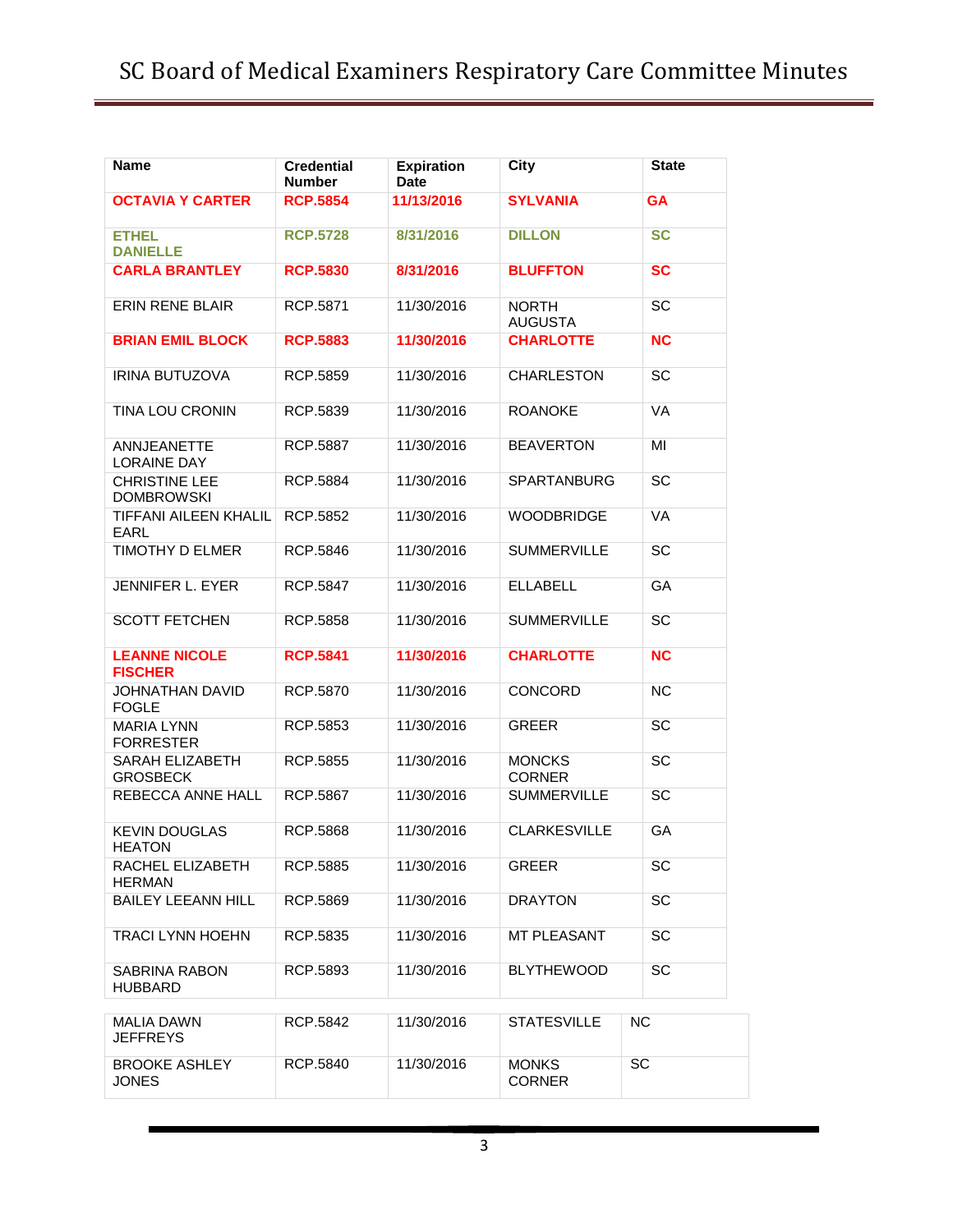# SC Board of Medical Examiners Respiratory Care Committee Minutes

| <b>KERRY CASSEL</b>                            | <b>RCP.5901</b> | 11/30/2016 | <b>MONTEREY</b><br><b>PARK</b> | <b>CA</b> |
|------------------------------------------------|-----------------|------------|--------------------------------|-----------|
| <b>JEAN KOEHN</b>                              | <b>RCP.5894</b> | 11/30/2016 | <b>MYRTLE</b><br><b>BEACH</b>  | <b>SC</b> |
| <b>LAUREN FAITH</b><br><b>MARPLE</b>           | RCP.5866        | 11/30/2016 | <b>MYRTLE</b><br><b>BEACH</b>  | <b>SC</b> |
| <b>MARK STEPHEN</b><br><b>MASTEN</b>           | <b>RCP.5861</b> | 11/30/2016 | <b>LITTLE RIVER</b>            | <b>SC</b> |
| <b>PHILINE SANON</b><br><b>MATTINGLY</b>       | <b>RCP.5854</b> | 11/30/2016 | <b>COLUMBIA</b>                | <b>SC</b> |
| <b>TENNIELL FADUA</b><br><b>MORRILL</b>        | RCP.5843        | 11/30/2016 |                                |           |
| <b>CHRISTOPHER</b><br><b>LEONARD NAPIERALA</b> | <b>RCP.5849</b> | 11/30/2016 | <b>CHARLOTTE</b>               | <b>NC</b> |
| <b>CHRISTOPHER TED</b><br><b>ODOM</b>          | RCP.5898        | 11/30/2016 | <b>NORTH</b><br><b>AUGUSTA</b> | SC        |
| <b>DENISE N ORTEGA</b>                         | RCP.5875        | 11/30/2016 | <b>CHERRY HILL</b>             | <b>NJ</b> |
| <b>NEELEY CIERRA</b><br><b>OWENS</b>           | <b>RCP.5878</b> | 11/30/2016 | <b>GREENVILLE</b>              | <b>SC</b> |
| <b>GREGORY PEGUES</b>                          | RCP.5881        | 11/30/2016 | <b>LAURINBURG</b>              | NC        |
| <b>REBECCA ANNE</b><br><b>PETERSON</b>         | <b>RCP.5873</b> | 11/30/2016 | <b>MYRTLE</b><br><b>BEACH</b>  | <b>SC</b> |
| <b>KELSEY TAYLOR</b><br><b>PETTUS</b>          | RCP.5890        | 11/30/2016 | <b>MT PLEASANT</b>             | SC        |
| <b>NICOLE MONIQUE</b><br><b>PORTER</b>         | <b>RCP.5772</b> | 11/30/2016 | <b>DARLINGTON</b>              | SC        |
| <b>DANA PUIG</b>                               | RCP.5888        | 11/25/2016 | <b>CLIFTON PARK</b>            | <b>NY</b> |
| <b>ANNA MARIE REED</b>                         | <b>RCP.5886</b> | 11/30/2016 | <b>MT PLEASANT</b>             | <b>SC</b> |
| LAURA WAREHAM<br><b>RYAN</b>                   | RCP.5862        | 11/30/2016 | ANDERSON                       | <b>SC</b> |
| <b>ABBY MARIE</b><br><b>SHEPPARD</b>           | RCP.5851        | 11/30/2016 | <b>SUMMERVILLE</b>             | <b>SC</b> |
| <b>BLAIR LOUISE SMITH</b>                      | RCP.5837        | 11/30/2016 | <b>SUMMERVILLE</b>             | <b>SC</b> |
| <b>BRIAN STEPHENSON</b>                        | RCP.5857        | 11/30/2016 | <b>GAINESVILLE</b>             | FL        |
| <b>TONJA RENEE TURNER</b>                      | RCP.5703        | 11/30/2016 | <b>CHERAW</b>                  | <b>SC</b> |
| <b>ANTHONY JOE VAN</b><br><b>HOOSE</b>         | <b>RCP.5863</b> | 11/30/2016 | <b>ASHLAND</b>                 | <b>KY</b> |
| <b>KARLY LYNN</b><br>WESTBELD                  | RCP.5872        | 11/30/2016 | <b>CLOVERDALE</b>              | OH        |
|                                                |                 |            |                                |           |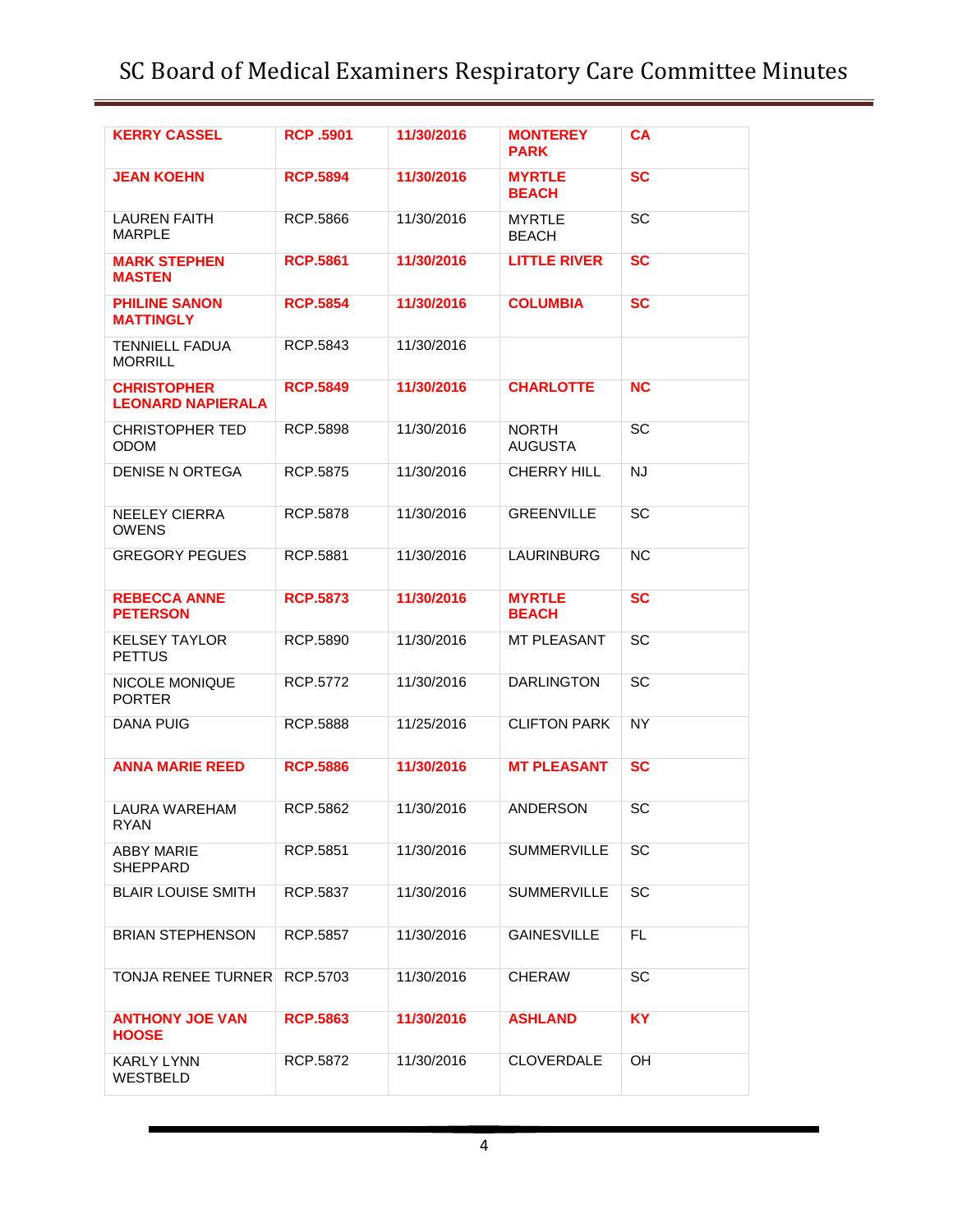# SC Board of Medical Examiners Respiratory Care Committee Minutes

| <b>ADRIAN PATRICK</b><br><b>WICEVIC</b> | RCP.5860                           | 11/25/2016 | <b>WEST</b><br>COLUMBIA        | SC        |
|-----------------------------------------|------------------------------------|------------|--------------------------------|-----------|
| <b>BRIAN PETTRY WILSON</b>              | RCP.5896                           | 11/30/2016 | <b>FLORENCE</b>                | SC        |
|                                         |                                    |            |                                |           |
| <b>CAROLINE JANET</b><br><b>WRIGHT</b>  | RCP.5880                           | 11/30/2016 | SPARTANBURG                    | <b>SC</b> |
| SHAINA LYNN YOURIK                      | RCP.5882                           | 11/30/2016 | <b>BALTIMORE</b>               | MD        |
| <b>ANNA MARIE</b><br><b>MATTSON</b>     | <b>RCP.5823</b>                    | 8/31/2016  | <b>SAVANNAH</b>                | <b>GA</b> |
| <b>PAULA A PALLESCHI</b>                | <b>RCP.5829</b>                    | 8/31/2016  | <b>MYRLTE</b>                  | <b>SC</b> |
| <b>AMBER EVON</b><br><b>SHERRILL</b>    | <b>RCP.5816</b>                    | 8/31/2016  | <b>NORTH</b><br><b>AUGUSTA</b> | <b>SC</b> |
| <b>TONJA RENEE TURNER</b>               | <b>RCP.5703</b>                    | 8/31/2016  | <b>CHERAW</b>                  | <b>SC</b> |
| <b>BRANDY JENKINS</b>                   | <b>RCP NOT</b><br><b>ASSIGNED</b>  |            | <b>SHELBY</b>                  | <b>NC</b> |
| <b>DOMINICK PIERALLINI</b>              | <b>RCP .NOT</b><br><b>ASSIGNED</b> |            | <b>LEXINGTON</b>               | <b>SC</b> |
|                                         |                                    |            |                                |           |

**A motion was made by Dr. Perry to approve all temporary licenses for update to permanent with the exception of applicants Anna Reed. This approval also included YES answers. Dr. Sims seconded the motion. Motion carried.**

**\*Recommendation amended for Anna Reed to provide further information pertaining to the assault charges. Motion made to accept by Mr. Galloway. Dr. Paoletti seconded the motion. The Temporary license will be continued until receipt.**

3. Committee Chair Report: NBRC credential issue: For those credentialed after July 2002 there is a yearly credential renewal with a fee of \$25 to remain current with NBRC. Those who received their credential prior to July 2002 are grandfathered. Discussed the issue of maintenance of the NBRC credential versuslicensure.

Mr. Galloway asked if language could be added to the renewal form regarding the status of a licensee's NBRC credential.

Mr. Galloway suggested that there be a way to have the credential available for primary source verification. Mr. Spoon stated that the credential is a requirement for initial licensure but not for continued licensure [renewal] Dr. Perry suggested there be language added to the renewal information regarding this distinction and the issue of representation as an RRT without a current NBRC credential.

Mr. Galloway mentioned an issue related to who interprets home sleep tests for the Medicaid population in the state. There are out of state physicians